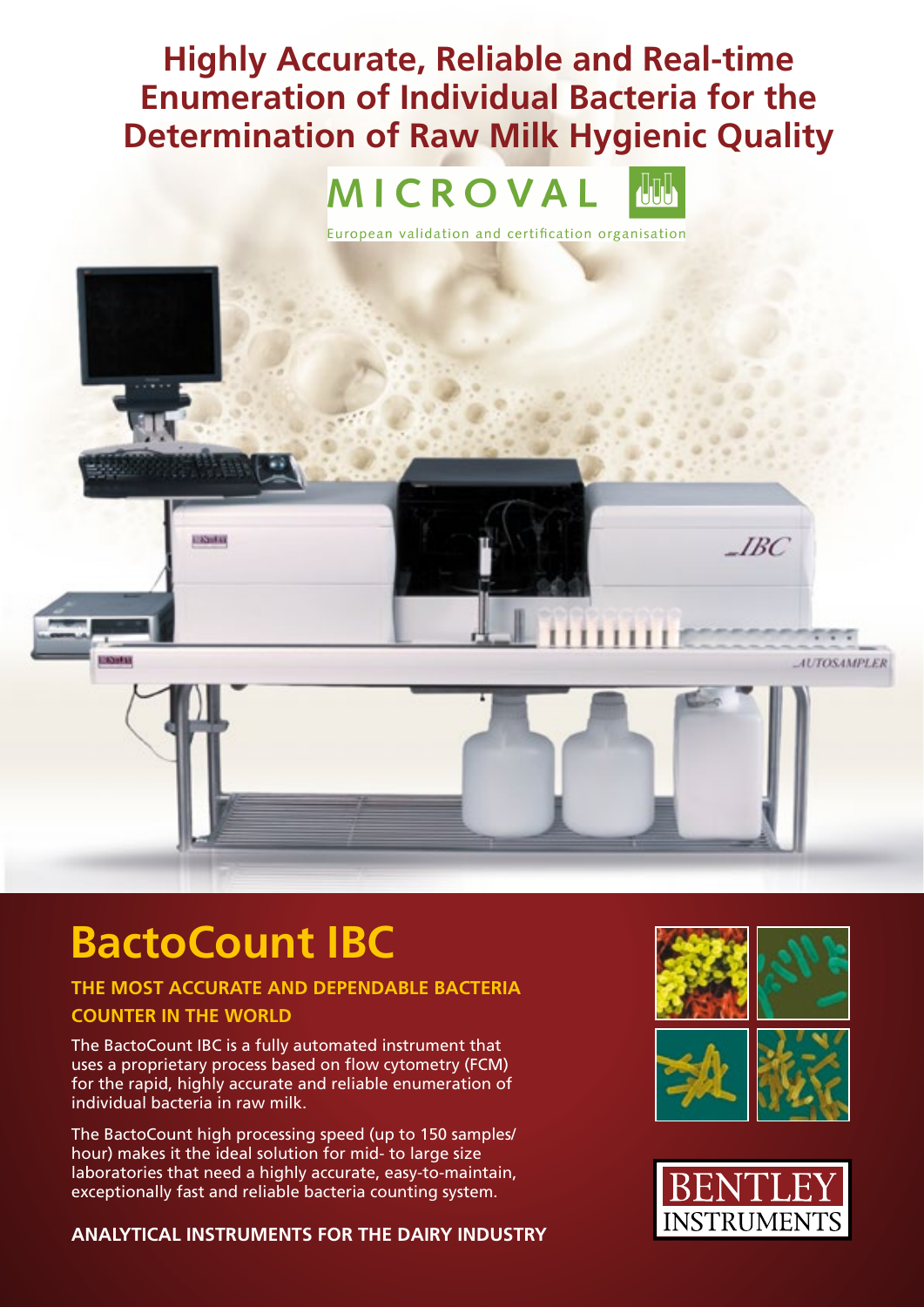## **Bentley BactoCount IBC Technology**



## **The BactoCount IBC consists OF 5 modules:**

#### **Computer**

A powerful external computer allows the IBC to run and monitor the instrument at all times. Diagnostic features have been integrated in the software to warn the operator if the instrument is not functioning properly. All the analytical data and peak distribution curves are saved in a database and can be recalled at anytime.

#### **Autosampler**

The BactoCount uses a standard linear autosampler that can handle different types of racks and doesn't require any compressed air.



A stirrer mechanism, designed with the least possible carryover (a single point of contact) stirs and draws the sample to be tested. The autosampler is also equipped with a wash station to thoroughly clean the pipette (inside and out) with a cleaning solution after each sample. The carry-over typically around 0.25% fully complies with the ISO 16140 standard  $\ll 1\%$ ).

#### **Open Incubator/Sonic probes Assembly A Unique Concept**

The incubator consists of a carousel equipped with 33 wells and thermostated at 50°C. The milk and a unique incubation solution are automatically dispensed into the wells and subjected to mechanical, chemical and heat treatment. During the incubation, the mixture is sonicated with two ultrasonic probes to remove potential interfering components and stain the bacteria DNA with a fluorescent marker.

The use of ultrasonic probes is an important feature of the application. The cavitation effect removes very effectively potential interfering components like somatic cells and gives the method its high sensitivity and Signal to Noise ratio.

The carousel is automatically cleaned before and after each



analysis to avoid any carry-over. The carousel can also be easily removed from the instrument for a more thorough cleaning if necessary.

#### **Industrial Flow Cytometer**

The flow cytometer (counting assembly) includes a powerful and highly stable solid state laser, flow cell, microscope, narrow band filter, and highly sensitive photomultiplier. The laser excites the fluorescent marker intercalated into the bacteria DNA and the fluorescence pulses are collected with optics, filtered with the narrow band filter, and detected with the photomultiplier. The intensity and width of the fluorescence pulses are recorded and used as gating parameters. The sorted pulses are then translated into an individual bacteria count (IBC) and to Colony Forming Unit (CFU) after applying a conversion equation. The flow cytometer is compact, completely closed and thermostated at 30°C to provide optimum stability.

#### **Fluid Handling**

The fluid handling station is an enclosed module designed to filter and monitor in real time the level of the two reagents used by the instrument. Sensors are continuously monitored allowing the computer to warn the operator when fluid levels are low. This module also contains an easily accessible filtration station, which uses in-line filters to remove any possible outside contamination from the reagents.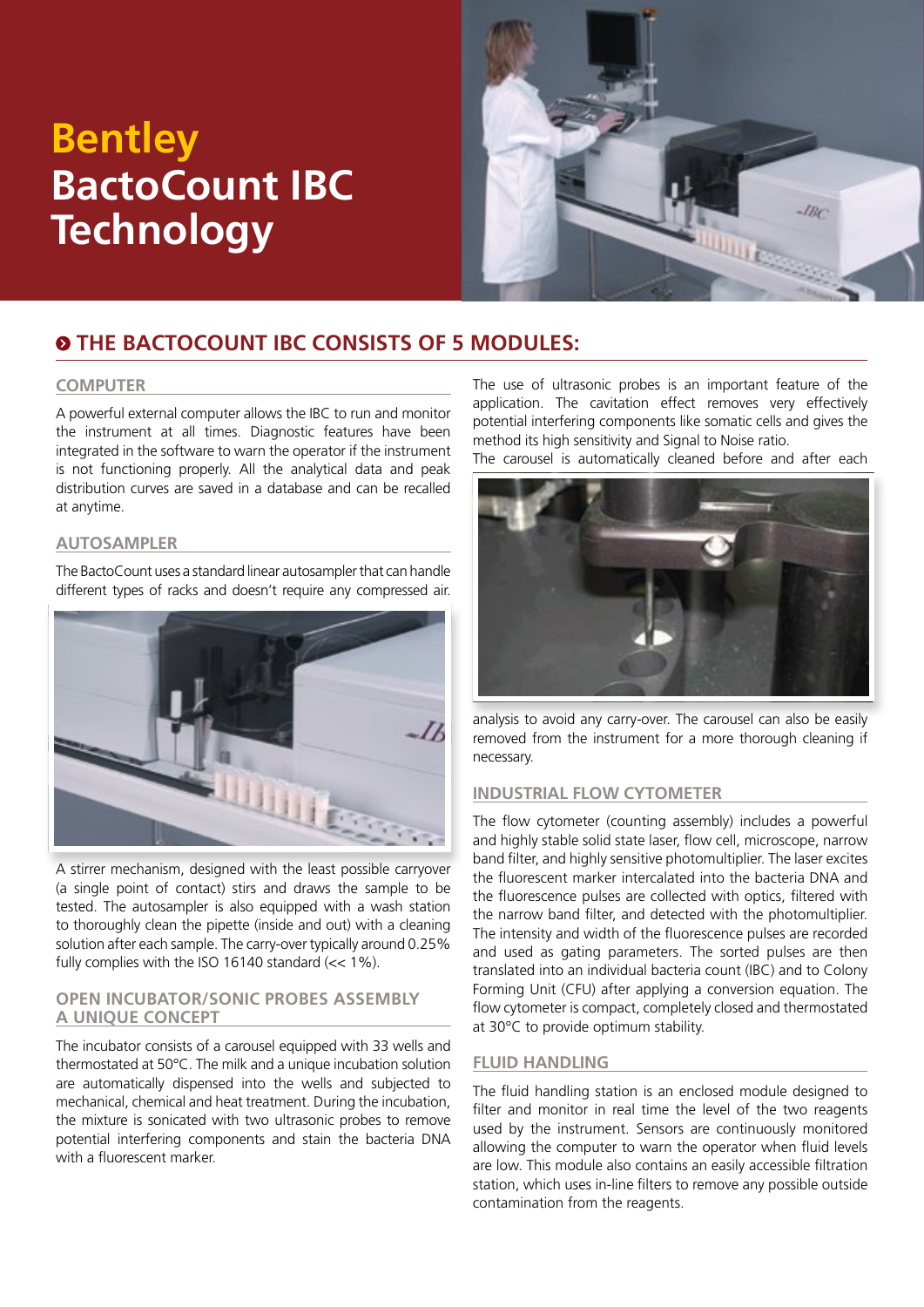

### $\circ$  **CONVERSION EQUATION Developed according to ISO 21187/IDF 196 Standard**

12 countries, 15 BactoCount, 9 years, 6504 samples



Brazil, Czech Republic, Estonia, France, Germany, Ireland, Italy, Japan, Lithuania, Switzerland, Turkey, USA

### **<sup>O</sup> RING TEST ISO 17043 ACCREDITED**

To be able to standardize our instruments worldwide, we organize an independant international Proficiency Ring Test in collaboration with Cecalait (French Reference laboratory). The use of ISO 9001 certified quality systems, lyophilized bacteria control standards, fluorescent microsphere and a Proficiency Ring Test ISO 17043 accredited ensure an outstanding standardization of your system and a worldwide equivalence of your analytical results.



Ring Test ACCURACY Report - Evaluation of the individual performances

#### **SIMPLE REAGENT CONCEPT**

The BactoCount IBC only uses two working solutions, i.e. an incubation solution and a cleaning solution. These two solutions can be easily, safely and readily prepared by the operators during the start-up of the instrument. The reagents are automatically filtrated by the instrument before the analysis to prevent any contamination that could interfere with the reliability of the results and secure the BactoCount sensitivity even in the lowest bacteria concentration range.

Bentley Instruments is certified ISO 9001 and all of its reagents are pharmaceutical-grade consumables and are supplied with quality certificate. All the certificates are also available on our web site.

#### **COMPREHENSIVE DIAGNOSTICS**

Designed as an Internet appliance, the instrument supports a long line of diagnostic variables, providing lab managers with a level of insight into the operation of the instrument not previously available.

Equipped with the proper Internet connection, the instrument can even send an e-mail to a remote monitor, i.e., managers' home e-mails, cell phones, etc., or simply call home to the manufacturer.

### **EVALUATED BY THE AIA (IT), CECALAIT (FR) REFERENCE LABORATORIES AND THE MRI MAX RUBNER-INSTITUT (DE)**

The BactoCount IBC is based on well-proven and worldwiderecognized technology, which has been approved as an alternative method to the ISO 4833/IDF 100B:1991 standards for the rapid and accurate determination of the hygienic quality of cow, sheep, and buffalo raw milk for payment purposes. **The BactoCount method is now a standard in the Dairy Industry with several hundred units used worldwide by milk payment laboratories, dairy plants and National Reference Laboratories.**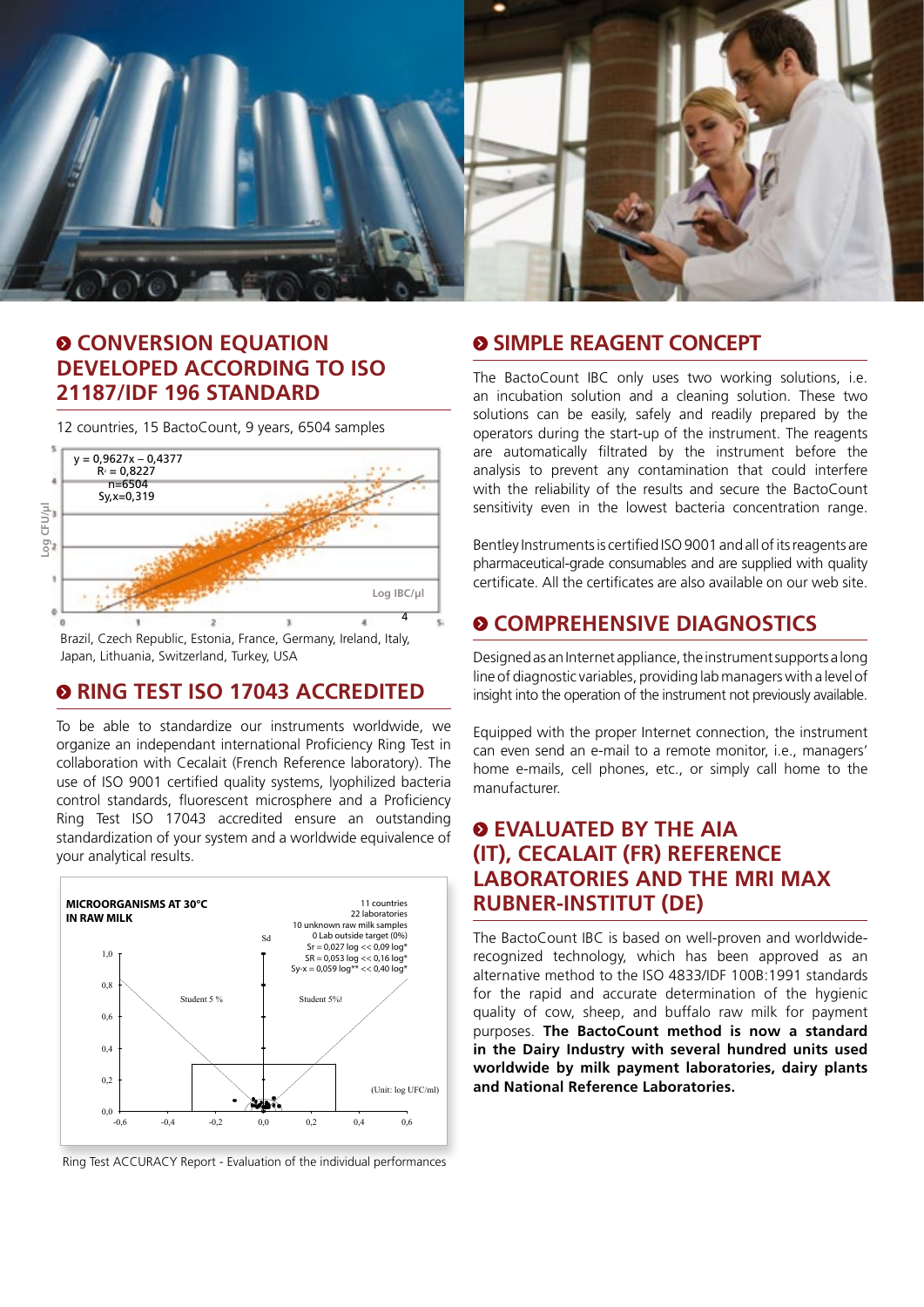

#### **BACTOCOUNT IBC TECHNICAL OVERVIEW & PRINCIPLE OF OPERATION**

- An incubation reagent consisting of a clarification buffer, proteolytic enzyme, and fluorescent marker is added to the milk in order to lyse the somatic cells, solubilize the fat globules and proteins, permeabilize the bacteria and stain their DNA.
- The fluorescent marker intercalates rapidly and selectively into all the bacteria double-stranded nucleic acid.
- The mixture is sonicated during the incubation period to help the chemical breakdown of the interfering particles, disrupt the remaining bacteria colonies to improve the detection of individual bacteria, and reduce the background fluorescence.
- After the incubation period, a portion of the mixture is transferred to the flow cytometer where the bacteria are aligned and exposed to an intense laser beam and fluoresce.
- The fluorescent signal is collected by the optics, filtered, and detected with a photomultiplier.
- The intensity and height of the fluorescent pulses are recorded and used as gating parameters.
- The sorted pulses (IBC) are then converted into Colony-Forming Units (CFU) after the application of a conversion equation.



### $\odot$  **BACTOCOUNT KEY FEATURES AND BENEFITS**

#### **• Worldwide Equivalence of Analytical Results**

- The BactoCount method is highly standardized and reproducible, thus allowing a wordlwide equivalence of the results between laboratories and countries.
- The BactoCount is the only instrument implementing a highly accurate and robust universal and European conversion equation based on a very large and representative samples database
- Proprietary robust flow cytometer built on well-proven technology
- **• Highly Accurate:** Can be used as an alternative method to the ISO 4833 and AOAC 986.33 standards
- Rapid: Results available in 10'
- Excellent instrument standardization and quality control with the IBC lyophilized bacteria standard
- Instrument pre-calibrated with a universal conversion equation
- Extensive Internet remote control capabilities
- Easy-to-use, low-maintenance design
- Low cost of ownership

#### $\odot$  **APPLICATIONS AND VALUE**

- Milk payment, screening and routing
- Enables farmers and dairies to **comply with EU Commission Regulation (EC) n° 1662/2006** laying down specific hygiene rules for food of animal origin (total flora < 100 000 cfu/ml)
- Real-time detection of milk tanker contamination before unloading
- Real-time detection of milk silo contamination before processing
- Routing of the milk as a function of its quality
- Improve end-products consistency
- **• FAST RETURN ON INVESTMENT**



IBC Standard

IBC Standard Distribution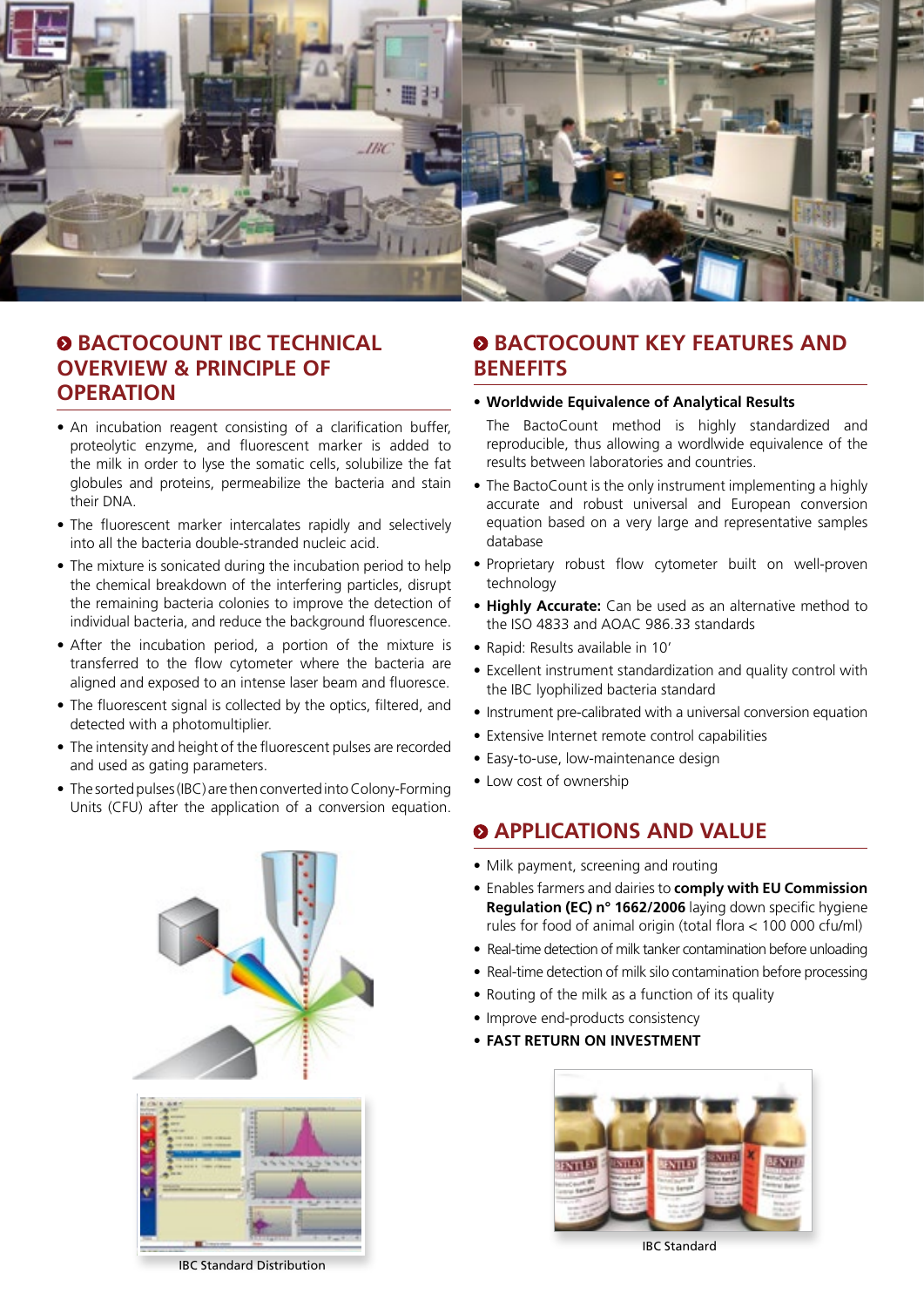

## **BENTLEY BACTOCOUNT IBC TECHNICAL SPECIFICATIONS\***

| <b>Type of Samples</b>                               | Milk of typical composition (cow, sheep, goat<br>and buffalo)                                                          |
|------------------------------------------------------|------------------------------------------------------------------------------------------------------------------------|
| <b>TOTAL BACTERIA</b><br><b>APPLICATION</b>          | $2000$ to $10+$ million<br>individual bacteria/ml                                                                      |
| Repeatability                                        | Range (/µL) & Specifications<br>10-50, Sr 0.07 log<br>51-100, Sr 0.06 log<br>101-300, Sr 0.05 log<br>>300, Sr 0.03 log |
| The BactoCount reapetability fully complies with ISO |                                                                                                                        |

51-100, Sr 0.12 log 101-300, Sr 0.10 log >300, Sr 0.06 log **The BactoCount Reproducibility fully complies with** 

**Accuracy** Sy,x: 0.30 log (ISO 4833, IDF 100B:1991 or AOAC 986.33) Cow: Sy,x = 0.167 log Sheep:  $Sy_x = 0.245$  log Buffalo:  $S_{V,X} = 0.201$  log **The BactoCount IBC Accuracy fully complies with ISO** 

**16140 standard with a Sr<0.09 log Reproducibility** 10-50, Sr 0.14 log

**ISO 16140 standard with a SR < 0.16 log**

**16140 standard with a Sy,x < 0.40 log Carry-over** Tc< 1% (typically < 0.5%)

| <b>Speed</b>        | 50 samples/hour - IBC50<br>100 samples/hour - IBC100<br>150 samples/hour - IBC150 |
|---------------------|-----------------------------------------------------------------------------------|
| <b>Power Supply</b> | 115/220 VAC                                                                       |
| <b>Dimensions</b>   | Width: 152.4 cm<br>Height: 121.9 cm<br>Depth: 61.0 cm<br>Weight: 115.0 kg         |
| _______             | $\sim$ $\sim$                                                                     |

#### **Sample Temperature** 4 – 42° C

*\* Specifications are subject to change without notice.* 



## **WORLD-CLASS SERVICE AND SUPPORT**

Delivering a superior level of customer support has always been a top priority at Bentley Instruments. We understand the importance of making sure your laboratory is producing results, 24 hours a day, seven days a week.

Our experienced team provides on site installation, training and service as well as phone and Internet support to help you maintain the highest level of productivity.